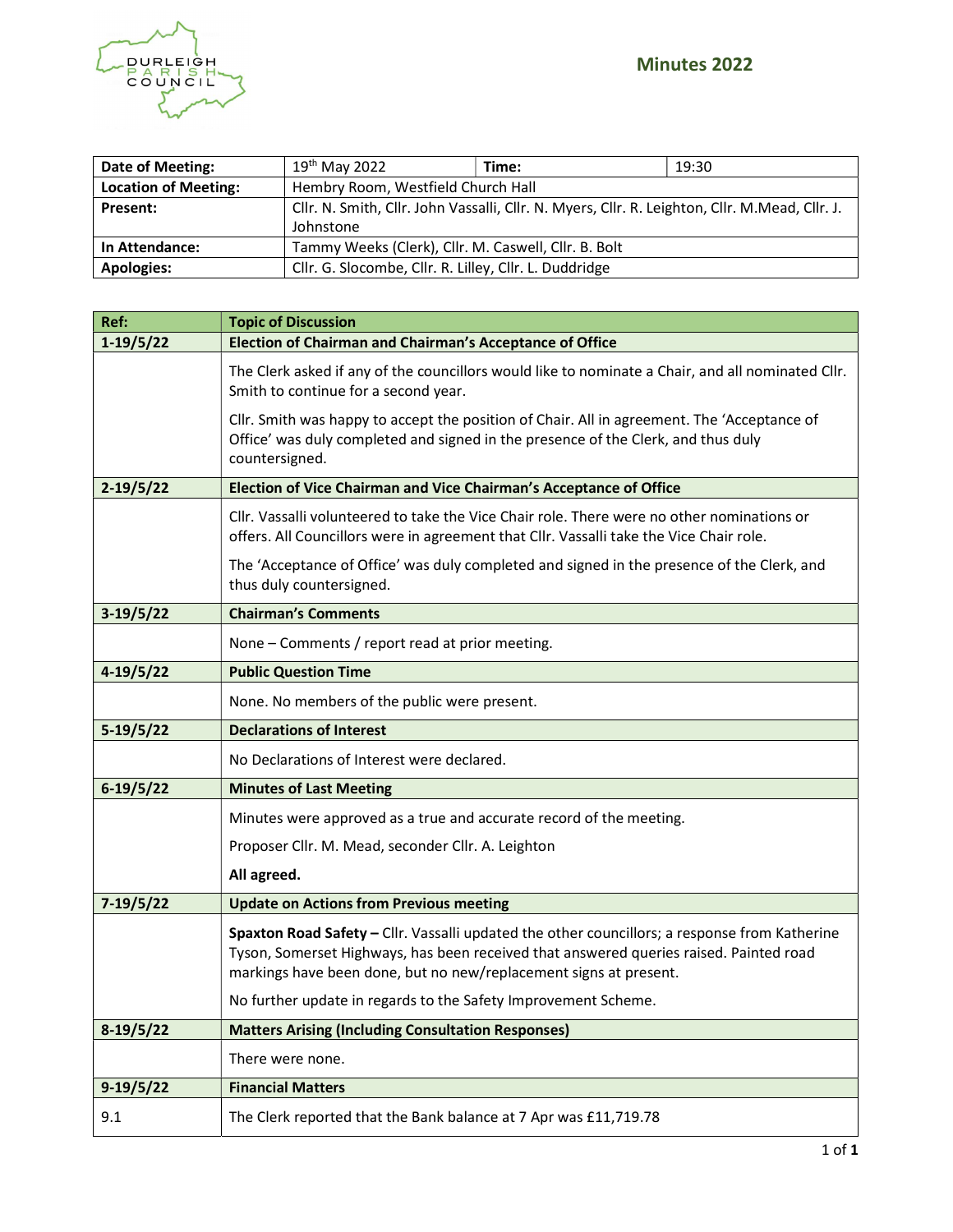

| w   |                                                                                                                                                                                                                                                                                                                                                            | Expenditure and receipts since the last bank statement was detailed:                                                                                                                                                                                                                                                                                                                                                                                                                                 |             |          |  |  |
|-----|------------------------------------------------------------------------------------------------------------------------------------------------------------------------------------------------------------------------------------------------------------------------------------------------------------------------------------------------------------|------------------------------------------------------------------------------------------------------------------------------------------------------------------------------------------------------------------------------------------------------------------------------------------------------------------------------------------------------------------------------------------------------------------------------------------------------------------------------------------------------|-------------|----------|--|--|
|     | Date:                                                                                                                                                                                                                                                                                                                                                      | <b>Description</b><br>Amount                                                                                                                                                                                                                                                                                                                                                                                                                                                                         |             |          |  |  |
|     | 21/4/22                                                                                                                                                                                                                                                                                                                                                    | Precept                                                                                                                                                                                                                                                                                                                                                                                                                                                                                              | -£          | 4,847.50 |  |  |
|     | 26/4/22                                                                                                                                                                                                                                                                                                                                                    | CIL monies                                                                                                                                                                                                                                                                                                                                                                                                                                                                                           | -£          | 752.53   |  |  |
|     | 03/05/2022                                                                                                                                                                                                                                                                                                                                                 | Clerk's Salary                                                                                                                                                                                                                                                                                                                                                                                                                                                                                       | $\mathbf f$ | 365.53   |  |  |
|     | 03/05/2022                                                                                                                                                                                                                                                                                                                                                 | Clerk's Expenses - Work from Home Allowance                                                                                                                                                                                                                                                                                                                                                                                                                                                          | $\mathbf f$ | 26.00    |  |  |
|     | 10/5/22                                                                                                                                                                                                                                                                                                                                                    | Clerk's Overtime                                                                                                                                                                                                                                                                                                                                                                                                                                                                                     | £           | 41.08    |  |  |
|     | 17/5/22                                                                                                                                                                                                                                                                                                                                                    | <b>Internal Audit</b>                                                                                                                                                                                                                                                                                                                                                                                                                                                                                | £           | 100.00   |  |  |
|     | £16,877.20                                                                                                                                                                                                                                                                                                                                                 | The clerk explained with the payments made and receipts, the bank balance has increased to                                                                                                                                                                                                                                                                                                                                                                                                           |             |          |  |  |
| 9.2 | The Clerk referenced the Finance Reports up to 11 May 2022, circulated to councillors prior to<br>the meeting, which includes the cashbook showing expenditure, the actual expenditure<br>against budget and the bank rec $\omega$ 7 <sup>th</sup> April, no questions or queries were raised by the<br>councillors.                                       |                                                                                                                                                                                                                                                                                                                                                                                                                                                                                                      |             |          |  |  |
| 9.3 | There were no payments to be approved. The expenditure above is either pre-approved on<br>the 'Schedule of Payments 2022-23' authorised at the March meeting, or are within the levels<br>for delegated authority as detailed in the Financial Regulations and the new procedures.<br>Therefore, these do not need further approval, but are just to note. |                                                                                                                                                                                                                                                                                                                                                                                                                                                                                                      |             |          |  |  |
| 9.4 | The Clerk referenced the Year End Account documents ('Receipts/Payments Summary',<br>'Supporting Statement' and year end finance report. We ended 2021/22 with a carry forward<br>balance of £11,473.02. These will be published on our website. No queries or comments were<br>raised by the councillors.                                                 |                                                                                                                                                                                                                                                                                                                                                                                                                                                                                                      |             |          |  |  |
|     | Myers. All in agreement.                                                                                                                                                                                                                                                                                                                                   | Approval to sign the accounts off was ascertained. Proposed by Cllr. Mead, seconded by Cllr.                                                                                                                                                                                                                                                                                                                                                                                                         |             |          |  |  |
|     |                                                                                                                                                                                                                                                                                                                                                            | Cllr. Smith and the Clerk duly signed off the accounts.                                                                                                                                                                                                                                                                                                                                                                                                                                              |             |          |  |  |
| 9.5 | however be noted going forward.                                                                                                                                                                                                                                                                                                                            | The Clerk stated that the Internal Audit has been carried out and the AGAR has been signed off<br>by the Auditor with 'all control objectives being achieved' (copies sent to councillors prior to<br>the meeting). Only two points were made in the Internal Audit Report, both in relation to the<br>Asset Register. In regards to those findings, this is a new requirement and an update in the<br>JPAG Practitioners Guide 2022, so before its release in April, was not a requirement. It will |             |          |  |  |
|     | agreement.                                                                                                                                                                                                                                                                                                                                                 | No comments or queries were raised in regards to the AGAR or Internal Audit Report. Approval<br>to sign off the AGAR was ascertained. Proposed by Cllr. Myers, Seconded by Cllr. Smith. All in                                                                                                                                                                                                                                                                                                       |             |          |  |  |
|     |                                                                                                                                                                                                                                                                                                                                                            | Cllr. Smith and the Clerk duly signed off the AGAR.                                                                                                                                                                                                                                                                                                                                                                                                                                                  |             |          |  |  |
| 9.6 | The Clerk explained that she requires a new desk chair, so is asking if the parish council could<br>make a contribution to this. Not asking for the full cost as it will be used for other purposes<br>too. The Chair suggested a contribution of £25.                                                                                                     |                                                                                                                                                                                                                                                                                                                                                                                                                                                                                                      |             |          |  |  |
|     | Proposed by Cllr. Smith, seconded by Cllr. Johnson. All in agreement.                                                                                                                                                                                                                                                                                      |                                                                                                                                                                                                                                                                                                                                                                                                                                                                                                      |             |          |  |  |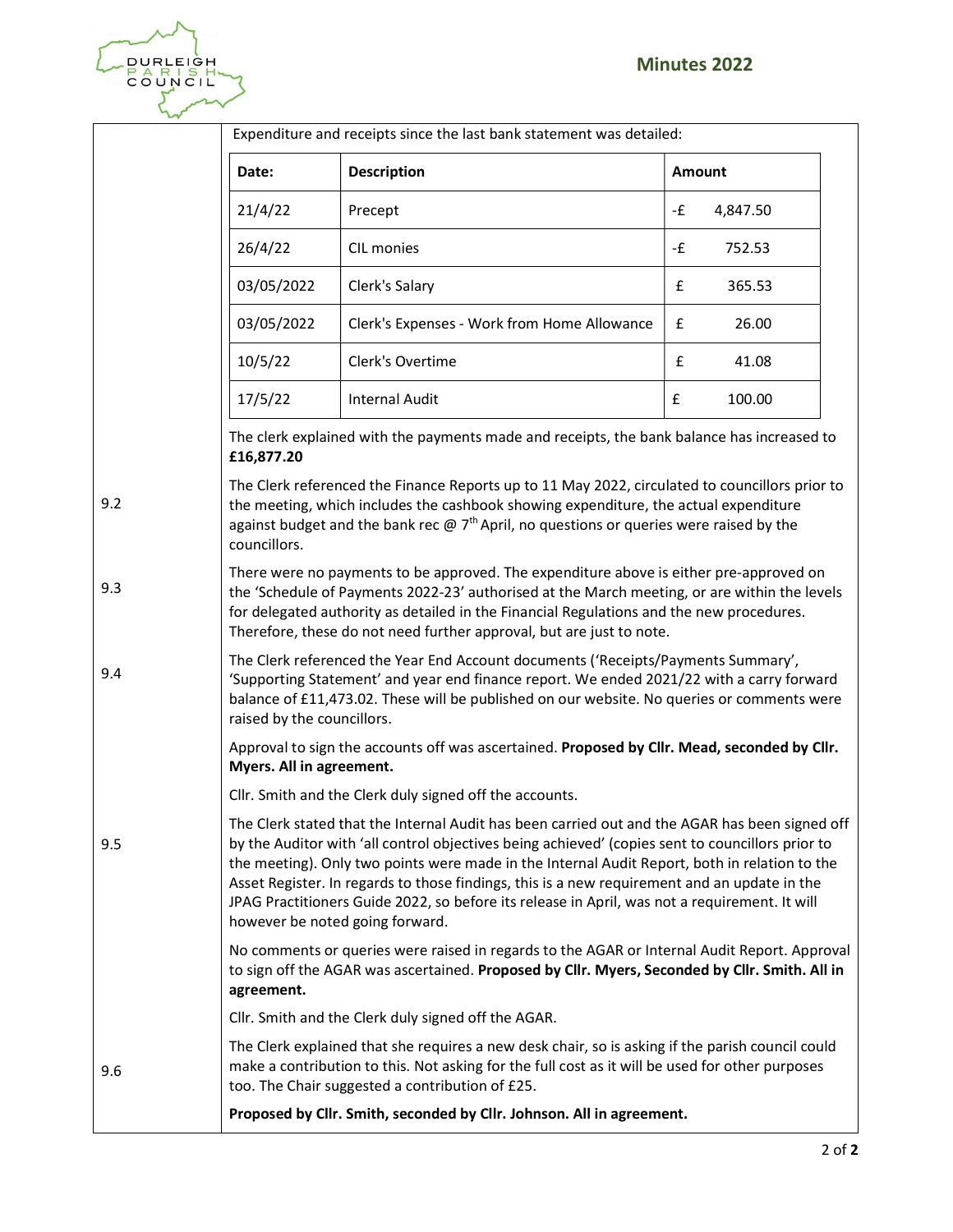



| $10-19/5/22$                 | <b>Planning Matters</b>                                                                                                                                                                                                                                                                                                                                                             |
|------------------------------|-------------------------------------------------------------------------------------------------------------------------------------------------------------------------------------------------------------------------------------------------------------------------------------------------------------------------------------------------------------------------------------|
| <b>Items for Discussion:</b> |                                                                                                                                                                                                                                                                                                                                                                                     |
| 23/22/00004                  | 8 Spaxton Road - Variation of Condition 2 Planning Permission 23/21/00007 (Erection of single<br>storey front (south) extension with a balcony.) to allow for alterations to the front (south)<br>balcony.                                                                                                                                                                          |
|                              | Cllr. Smith said he had spoken to one of the direct neighbours, who had no issue as privacy<br>screens are now within the plans. The increased length of the balcony does not cause concern<br>for them.                                                                                                                                                                            |
|                              | All in agreement to respond 'No observation'. Action: Clerk to respond to planning                                                                                                                                                                                                                                                                                                  |
| <b>Items for Update:</b>     |                                                                                                                                                                                                                                                                                                                                                                                     |
|                              | None                                                                                                                                                                                                                                                                                                                                                                                |
| 11-19/5/22                   | <b>Jubilee Benches</b>                                                                                                                                                                                                                                                                                                                                                              |
|                              | Cllr. Vassalli contacted Scott Mason, Parks & Open Spaces, in reference to siting a new bench<br>at the bottom of Luxborough Road. This, however, has a number of drawbacks and obstacles<br>and would present installation problems and excessive costs. It was agreed that this was,<br>therefore, not the best siting for a bench and the other areas would be explored further. |
|                              | Pyrland Walk-The feedback from Cllr. Slocombe is that residents are unlikely to support a<br>further bench on the green area in Pyrland Walk.                                                                                                                                                                                                                                       |
|                              | There was further discussion about the possible locations for siting the two benches and it was<br>agreed that we pursue the proposal of siting the commemorative bench at the Wetlands area.<br>This has potential for 1 or 2 benches.                                                                                                                                             |
|                              | Action: Cllr. Leighton to pursue with Wessex Water. ASAP.                                                                                                                                                                                                                                                                                                                           |
|                              | Also discussed further about the siting of a bench next to the noticeboard, possibly by moving<br>the board back and putting a perch bench in front of it. This was agreed as the favourable<br>second location. Proposed by Cllr. Smith, seconded by Cllr. Leighton.                                                                                                               |
|                              | Action: Cllr. Vassalli to follow up with Scott Mason re siting the bench by the noticeboard.                                                                                                                                                                                                                                                                                        |
|                              | Due to the timeline that the grant money has to be used in, it was agreed to push forward with<br>the plans to put benches in the two locations above, for feasibility, costings etc. and then to<br>proceed to order benches if OK. All in agreement.                                                                                                                              |
|                              | Cllr. Johnson mentioned that the post box by the noticeboard is in need of a coat of paint.<br>Action: Cllr. Johnson to follow up with the Post Office about repainting.                                                                                                                                                                                                            |
| 12-19/5/22                   | <b>Local Community Networks</b>                                                                                                                                                                                                                                                                                                                                                     |
|                              | The Clerk explained that fortnightly meetings continue online. The Clerk does not attend them<br>all, but receives notes from them all. There is not really any progress happening. Pilots are still<br>ongoing and no outcomes to report yet.                                                                                                                                      |
|                              | The Clerk has contacted Clean Surrounds to see if they can provide a list of assets within<br>Durleigh, currently being maintained by district / county. A list/map of assets has now been<br>received and this will need reviewing and looking into further.                                                                                                                       |
| 13-19/5/22                   | <b>Ukrainian Refugees</b>                                                                                                                                                                                                                                                                                                                                                           |
|                              | The Clerk explained that she is aware that there are now quite a significant number of<br>refugees coming to Somerset and wondered if this is something that perhaps we should look<br>at as a parish council to see if there is any additional support required;                                                                                                                   |